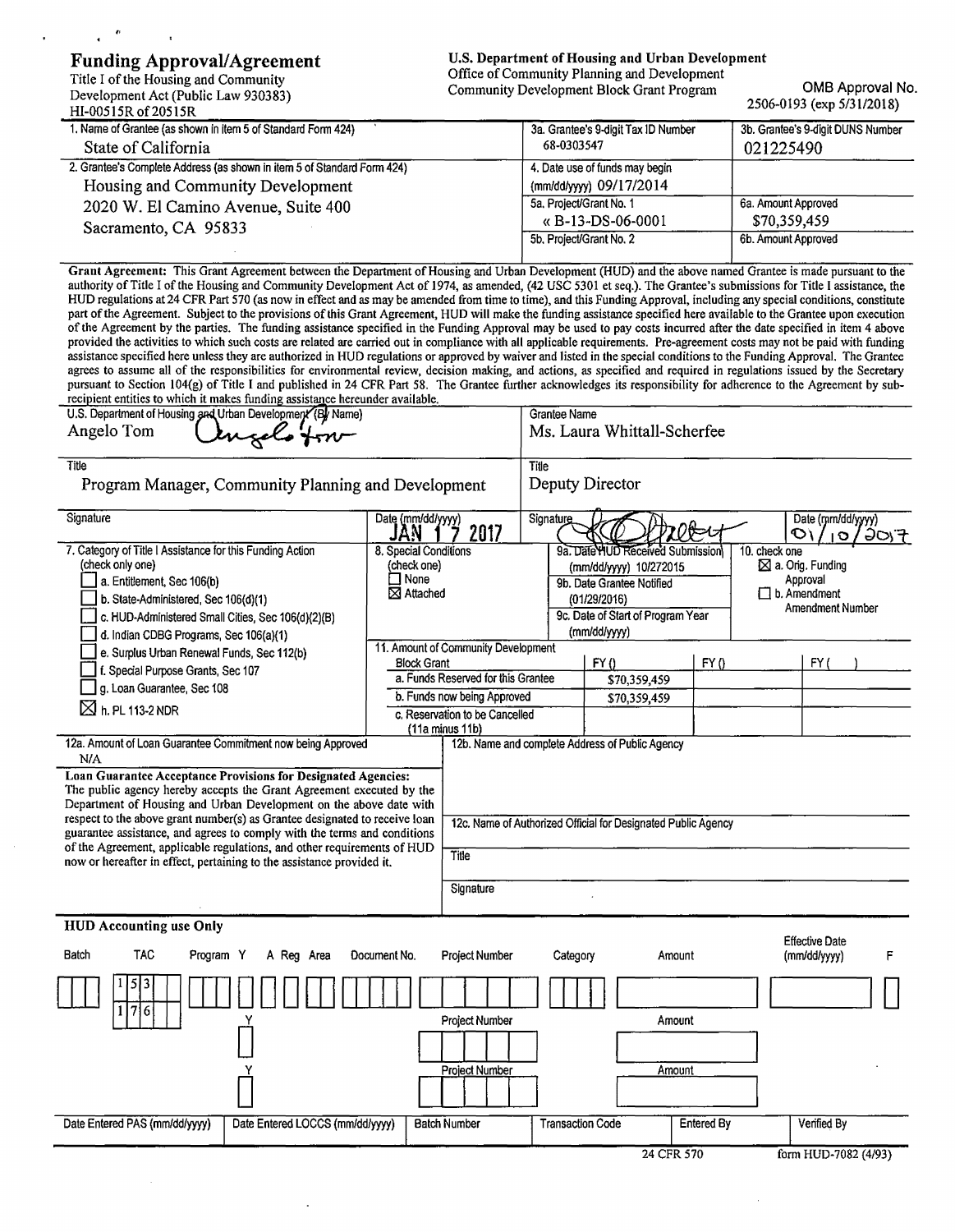# **CDBG National Disaster Resilience Assistance Grant Terms and Conditions State of California (Disaster Recovery Appropriations Act, 2013 P.L. 113-2)**

- 1. The grantee must use these Community Development Block Grant National Disaster Resilience (CDBG-NDR) funds in accordance with Public Law 113-2, Disaster Relief Appropriations Act, 2013 (approved January 29, 2013) (Appropriations Act). This Grant Agreement governs the use of all funds made available to the grantee under grant number B-13-DS-06-0001.
- 2. In accordance with the Appropriations Act (Section 904(c) of title IX in division A), the grantee is required to expend the funds obligated in this Grant Agreement within two years of the date of obligation, unless the Department has granted the grantee an extension. On July 18, 2016, the Department granted the State of California an extension of the expenditure deadline of these grant funds to September 30, 2022. Funds not expended by this extended deadline will be recaptured.
- 3. The grantee must comply with all of the requirements of the June 7, 2016, *Federal Register* Notice "Notice of National Disaster Resilience Competition Grant Requirements," 81 *Federal Register* 36557. The grantee must also comply with any future Notices that HUD publishes to issue additional waivers and alternative requirements.
- 4. The grantee must comply with the Housing and Community Development Act of 1974, as amended, and the regulations governing the CDBG program at 24 CFR part 570, unless the Department has waived any of these requirements or established alternative requirements.
- 5. The grantee's submissions, the Notices identified in paragraph 3 (above), and the Funding Approval/Agreement (HUD-7082) are incorporated by reference and constitute part of this Grant Agreement. Submissions include the CDBG-NDR Phase 1 and Phase 2 submissions (Applications) and subsequent amendments, including all required certifications and assurances, and any other information or documentation required to meet any grant award conditions.
- 6. The grantee must comply with the requirements of24 CFR part 5, subpart K, Application, Registration, and Submission Requirements, and 2 CFR part 25 Universal Identifier and System for Award Management (SAM). The grantee must have an active registration in SAM in accordance with 2 CFR part 25, appendix A, and must have a Data Universal Numbering System (DUNS) number. The grantee must also comply with provisions of the Federal Funding Accountability and Transparency Act, which includes requirements on executive compensation, and 2 CFR part 170 Reporting Sub award and Executive Compensation Information.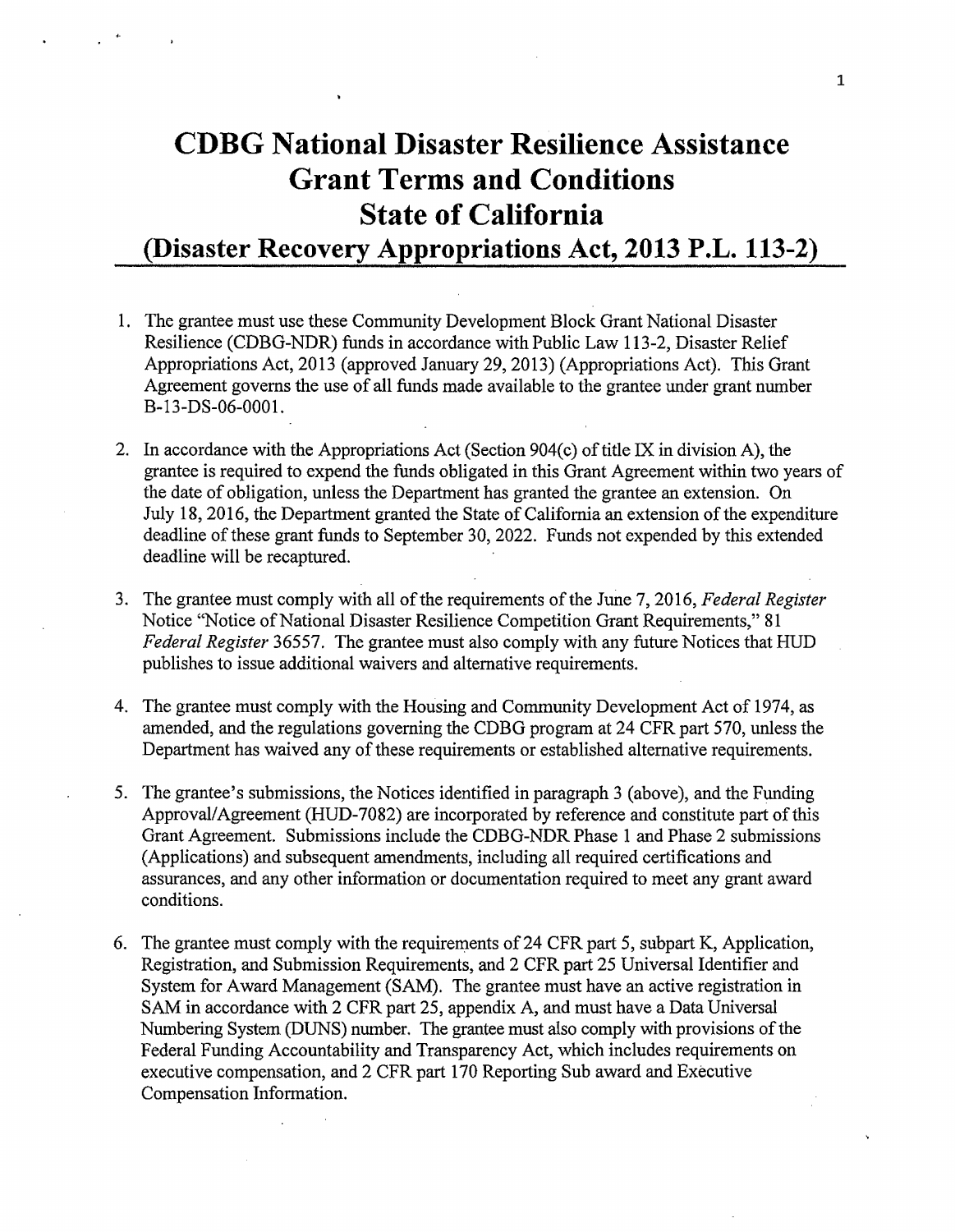- 7. The grantee must complete or implement the long-term commitments stated in its CDBG-NDR Phase 2 Application as approved by HUD within 12 months of its CDBG-NDR grant award announcement letter in January 2016. Any changes to the grantee's long-term commitments are subject to the requirements described in the June 7, 2016, *Federal Register*  Notice "Notice of National Disaster Resilience Competition Grant Requirements," including requirements relating to the DRGR Action **Plan** and amendments.
- 8. The period of performance for this grant begins on September 17, 2014, and ends on September 30, 2022.
- 9. Grant funds may be used for payment of indirect costs pursuant to 2 CFR 200, Subpart E-Cost Principles. The grantee must attach a schedule to this Grant Agreement that is returned to HUD. The schedule must identify each department/agency that will carry out activities with the funds under this grant, the indirect cost rate applicable to each department/agency (including if the de minimis rate is charged per 2 CFR 200.414), and the direct cost base to which the rate will be applied.
- 10. This Grant Agreement covers a total amount of \$70,359,459. The funds must be used in accordance with the projects and budgeted amounts, including leveraged resources, listed in the table in **Attachment A.** These projects are described in further detail in the grantee's Phase 2 Application and were subsequently adjusted through scaling and scoping and postaward consultation between the Department and the grantee. The projects and budgeted amounts in the table in **Attachment A** reflect the final approved CDBG-NDR grant to be carried out by the grantee under this Grant Agreement. The projects and amounts may not be adjusted without HUD approval and amendment of the Grant Agreement.
- 11. In accordance with 2 CFR 200.113, the grantee must report all violations of Federal criminal law involving fraud, bribery, or gratuity violations potentially affecting this grant to SAM. The grantee's responsibilities are further described in the term and condition in **Attachment B.**
- 12. **Special conditions for levees or levee systems.** The grantee shall comply with all special requirements in the June 7, 2016, *Federal Register* Notice related to levees and levee systems. For each levee or levee system funded under this Grant Agreement, the grantee must upload into DRGR and, if directed by HUD, the National Levee Database, a shapefile or other geographic information system data delineating the exact location of the assisted structure and of the area served and protected by the structure, as well as data for input to the National Levee Database, as described in the June 7, 2016, Notice at 81 *Federal Register*  36579. The grantee must also provide to all property owners, businesses, and residents in the leveed area reasonable notification of the presence, condition, and level of protection of the levee on no less than an annual basis, as described in the June 7, 2016, Notice at 81 *Federal Register* 36579.

 $\overline{\mathbf{2}}$ ......,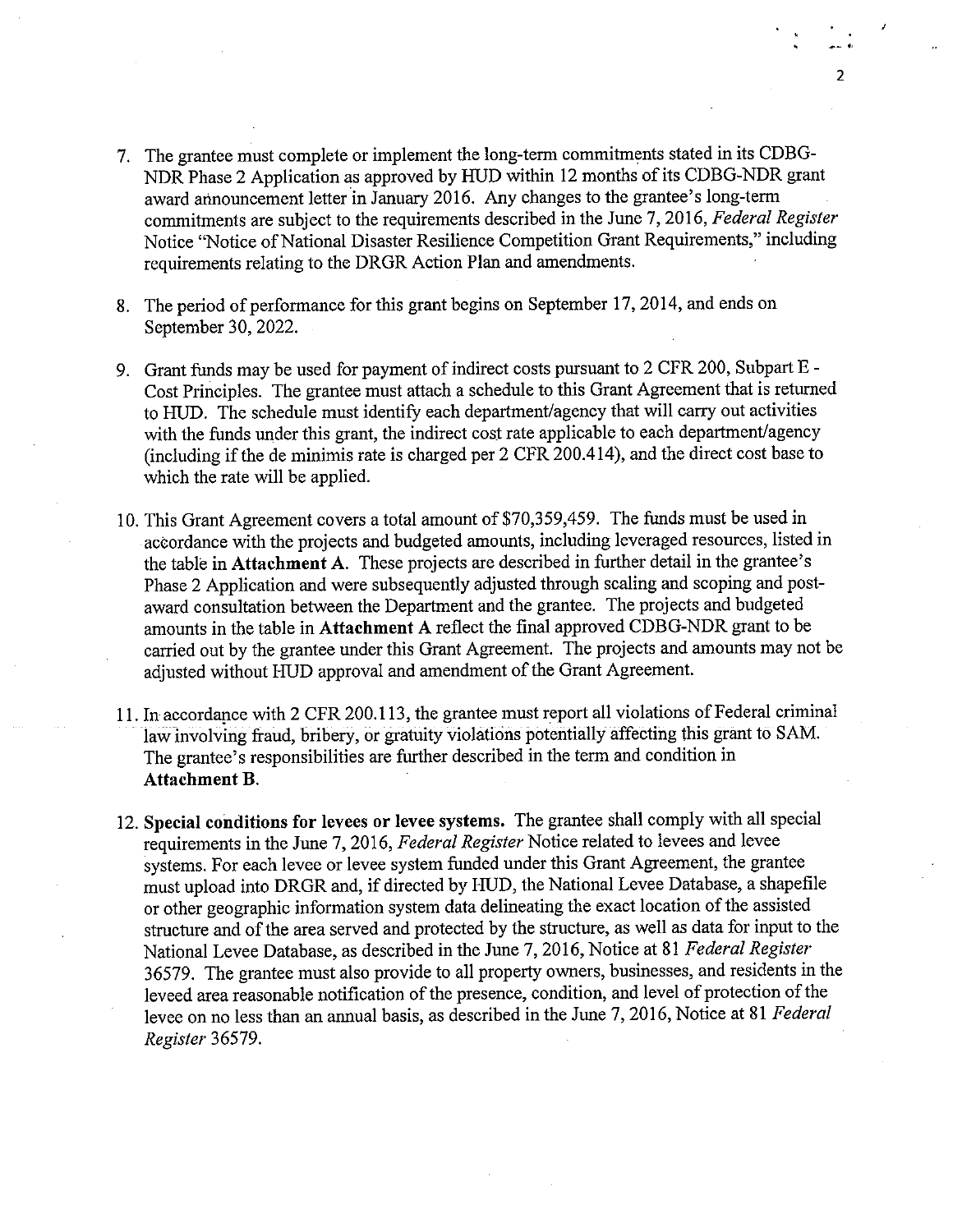## **Attachment A**

## Projects, Funding Levels, and Leverage Resources Table

| <b>NDR Projects</b>                          | <b>CDBG-NDR</b><br><b>Funds</b> | <b>Direct</b><br>Leverage | <b>Supporting</b><br>Leverage |
|----------------------------------------------|---------------------------------|---------------------------|-------------------------------|
| <b>Community Resilience Center</b>           | \$19,755,000                    |                           |                               |
| BioMass Facility and Wood Products<br>Campus | \$22,000,000                    |                           |                               |
| Forest and Watershed Health                  | \$28,604,459                    |                           |                               |
| Planning                                     | $\$0$                           |                           |                               |
| Administration                               | \$0                             |                           |                               |
|                                              |                                 |                           |                               |
| <b>Supporting Leverage</b>                   |                                 |                           |                               |
|                                              |                                 |                           |                               |
| <b>TOTAL</b>                                 | \$70,359,459                    | \$0                       | \$0                           |

 $\frac{1}{3}$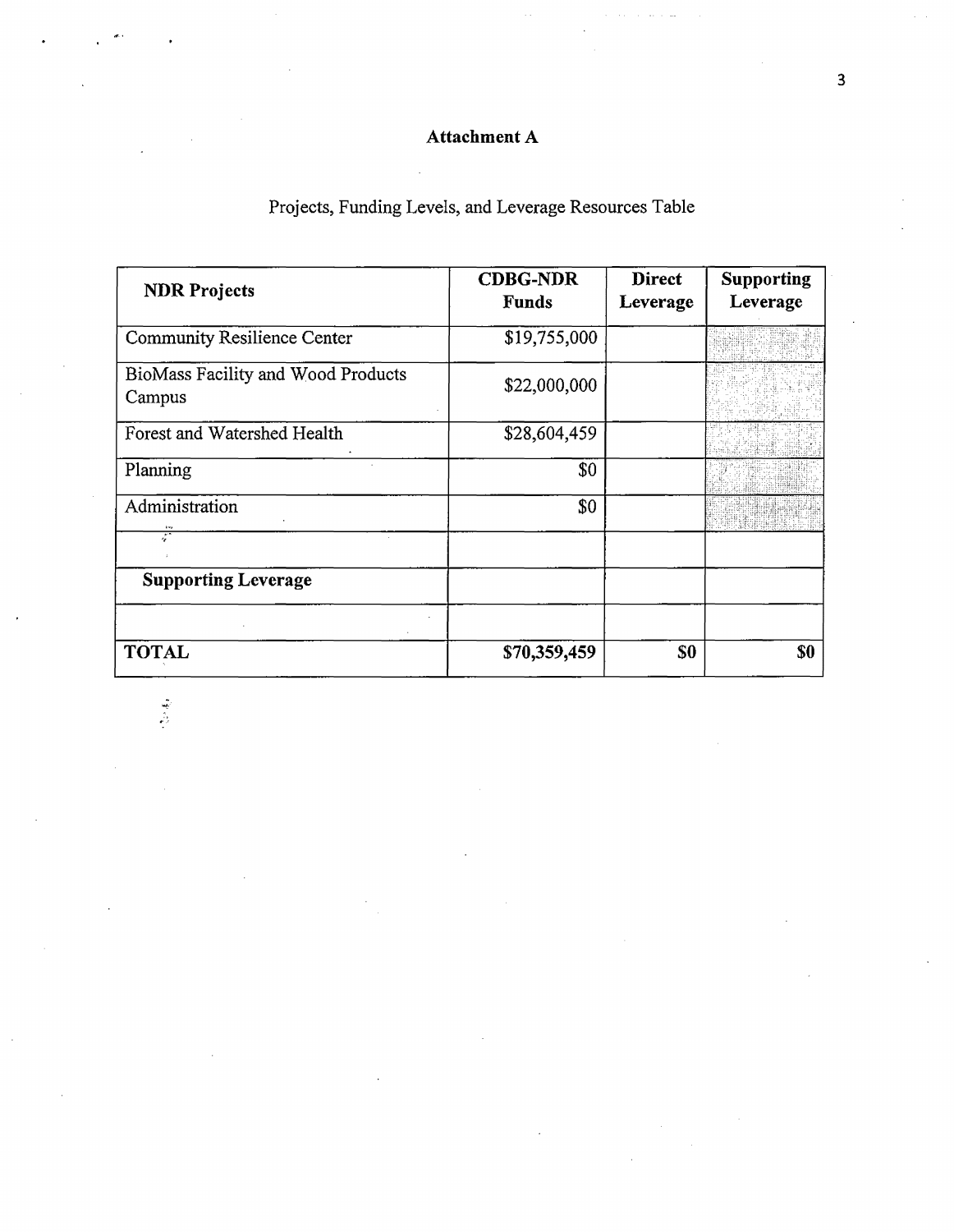#### 4

#### **Attachment B**

(Appendix XII to 2 CFR Part 200-Award Term and Condition for Recipient Integrity and Performance Matters)

#### *1. General Reporting Requirement*

If the total value of your currently active grants, cooperative agreements, and procurement contracts from all Federal awarding agencies exceeds  $$10,000,000$  for any period of time during the period of performance of this Federal award, then you as the recipient during that period of time must maintain the currency of information reported to the System for Award Management (SAM) that is made available in the designated integrity and performance system ( currently the Federal Awardee Performance and Integrity Information System (FAPIIS)) about civil, criminal, or administrative proceedings described in paragraph 2 of this award term and condition. This is a statutory requirement under Section 872 of Public Law 110-417, as amended (41 U.S.C. 2313). As required by Section 3010 of Public Law 111-212, all information posted in the designated integrity and performance system on or after April 15, 2011, except past performance reviews required for Federal procurement contracts, will be publicly available.

#### *2. Proceedings About Which You Must Report*

Submit the information required about each proceeding that:

 $_{\odot}$  a) Is in connection with the award or performance of a grant, cooperative agreement, or · procurement contract from the Federal Government;

b) Reached its final disposition during the most recent five-year period; and

c) Is one of the following:

 $\vec{\mathbb{A}}$ منديد (1) A criminal proceeding that resulted in a conviction, as defined in paragraph 5 of this award term and condition;

(2) A civil proceeding that resulted in a finding of fault and liability and payment of a monetary fine, penalty, reimbursement, restitution, or damages of \$5,000 or more;

(3) An administrative proceeding, as defined in paragraph 5. of this award term and condition, that resulted in a finding of fault and liability and your payment of either a monetary fine or penalty of \$5,000 or more or reimbursement, restitution, or damages in excess of \$100,000; or

(4) Any other criminal, civil, or administrative proceeding if:

(i) It could have led to an outcome described in paragraph  $2.c.(1)$ ,  $(2)$ , or  $(3)$  of this award term and condition;

(ii) It had a different disposition arrived at by consent or compromise with an acknowledgment of fault on your part; and

(iii) The requirement in this award term and condition to disclose information about the proceeding does not conflict with applicable laws and regulations.